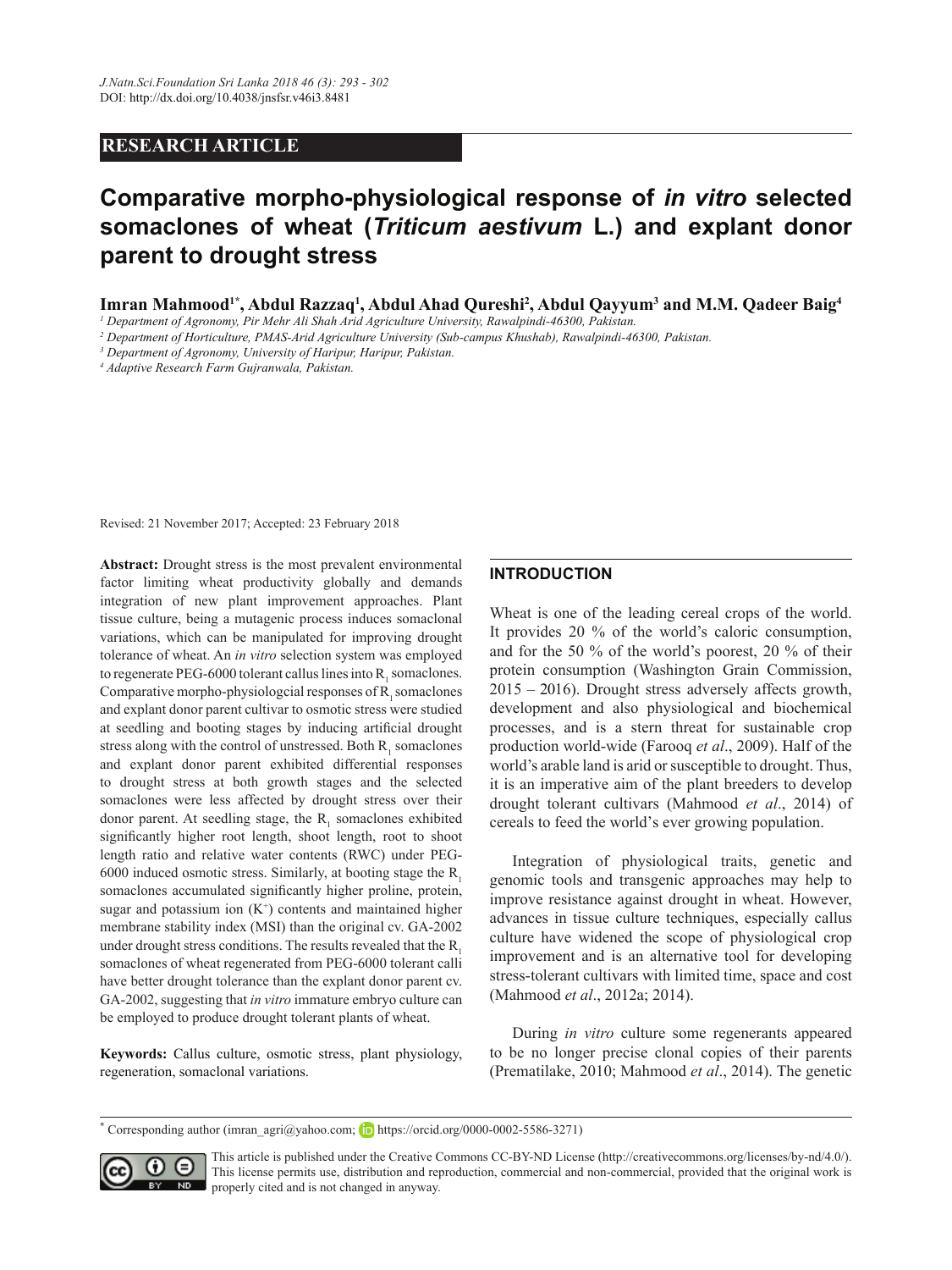or phenotypic variations among such plants are termed as somaclonal variations and sometimes provide a very important source of genetic variations for desired traits including drought tolerance, disease resistance, improved quality, quantity and yield parameters (Matheka *et al*., 2008; Mahmood *et al*., 2012a; 2014). The natural variations for drought-tolerance among the somaclones can be exploited *in vitro* in the presence of a suitable selection pressure of osmotic agent and stress duration (Mahmood *et al*., 2012b).

The choice of a suitable selection agent with appropriate selection pressure and stress duration is a prerequisite to screen drought tolerant callus lines, and subsequently regenerate them into drought tolerant somaclones (Mahmood *et al*., 2012b; Verma *et al*., 2013). Polyethyleneglycol, mol.wt. 6000 (PEG-6000), a non-ionic, non-penetrating and nontoxic water soluble polymer of high molecular weight has long been used for this purpose. It lowers the water potential of the nutrient medium similar to soil drying without being taken up by the plants or being phytotoxic and has been used effectively to explore somaclonal variations for the improvement of crops like maize (El-Aref, 2002; Matheka *et al*., 2008), wheat (Hsissou & Bouharmont, 1994; Mahmood *et al*., 2012a; 2014), rice (Verma *et al*., 2013) and sugarcane (Taghian, 2002) against drought stress.

Drought tolerance is a complex trait and to validate whether the selected somaclones regenerated from PEG-6000 tolerant calli possess higher drought tolerance than the parents, they are to be compared with their donor parents based on various physiological drought tolerance indices (Mahmood *et al*., 2014).

Visualising the scope of somaclonal variations, the present study was planned to explore the potential of *in vitro* somaclonal variations for improving drought tolerance of wheat by employing immature embryo culture and PEG-6000 as the screening agent. The morpho-physiological responses of  $R_1$  selected somaclones and original parents in response to simulated drought stress are discussed.

## **METHODOLOGY**

#### **Plant material**

The seeds of wheat cultivar GA-2002 (cv. GA-2002) obtained from the National Agricultural Research Centre (NARC) were surface sterilised with 70 % ethanol for 5 min and sown in the pots.

#### **Tissue culture procedure**

The spikes were harvested  $2 - 3$  wks post-anthesis to collect immature embryos. The caryopses were surface sterilised for 5 min with 90 % ethanol followed by washing with three to four changes of sterilised distilled water. The seeds were again sterilised for about 30 min with 6.5 % solution of NaOCl containing a few drops of 0.1 % Tween-20, followed by thorough washing with sterile distilled water. Immature embryos were removed aseptically and cultured on MS medium (Murashige & Skoog, 1962) supplemented with 4.0 mgL-1 2,4-D keeping the scutella side upward (Mahmood *et al*., 2012c). All the tissue culture media were enriched with  $30.0$  gL<sup>-1</sup> sucrose and  $6.0$  gL<sup>-1</sup> agar. The cultures were enriched at  $25 \pm 1$  °C in complete darkness for 3 wks for callus induction. The induced calli were proliferated on MS medium supplemented with 2.0 mgL-1 2,4-D for another 3 wks. Six explants were cultured in each culture jar of 250 mL capacity, containing 50 mL of media. The callus induction and proliferation media were replaced with fresh media after every  $12 - 14$  ds.

## **Selection of osmotic stress tolerant calli and regeneration of drought tolerant somaclones**  (**R**<sub>0</sub> plants) to produce **R**<sub>1</sub> seed

*In vitro* selection and regeneration procedure for osmotic stress tolerant somaclones  $(R_1)$  reported by Mahmood *et al*. (2012a; 2014) for wheat was followed. The proliferated calli were divided into micro-clumps of approximately  $100.0 \pm 10.0$  mg and were cultured on callus selection medium, which is MS medium supplemented with  $2.0$  gL<sup>-1</sup> 2,4-D and PEG-6000 induced osmotic stress of - 0.9 MPa for 4 wks to select osmotic stress tolerant callus lines. After 4 wks embryogenic out-growths from the surviving calli were excised and proliferated on fresh callus proliferation medium (MS medium supplemented with  $2.0 \text{ mgL}^{-1}$   $2.4-D$ ) devoid of PEG-6000 for 2 wks. The micro-clumps of selected callus pieces were again transferred onto fresh callus selection media for another selection cycle of 4 wks in order to avoid any chance of escaping non-tolerant callus lines. After 2 selection cycles, necrotic tissues were separated from calli and surviving aggregates of cells (callus) were considered osmotic stress tolerant and designated as selected drought tolerant callus lines.

The selected drought tolerant callus lines were cultured on standardised regeneration medium for wheat cv. GA-2002 (MS medium supplemented with 0.5 mgL-1 kinetin +  $0.2 \text{ mgL}^{-1}$  IAA +  $0.5 \text{ mgL}^{-1}$  BAP) for shoot proliferation and incubated at  $26 \pm 1$  °C with 8 h dark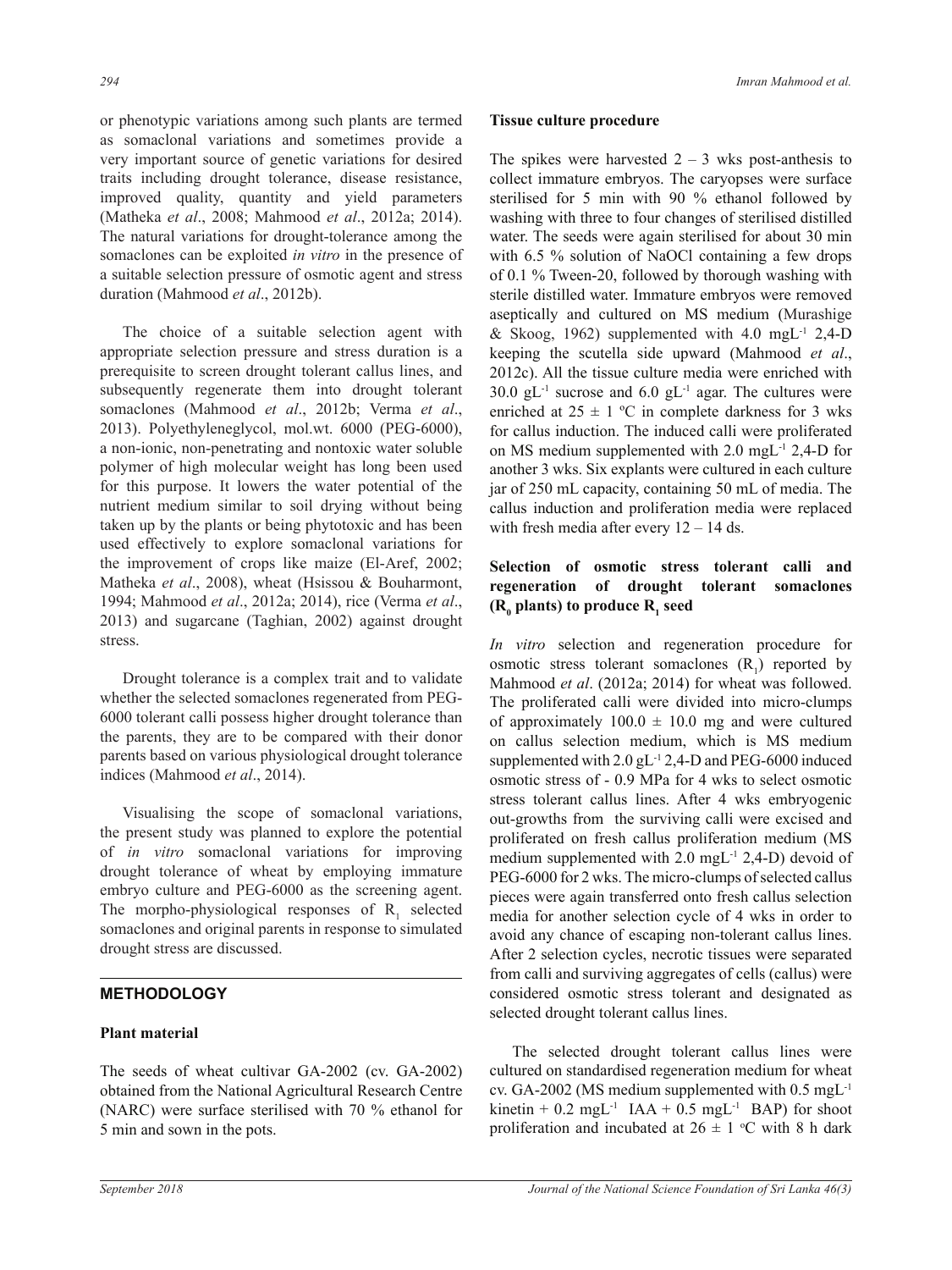and 16 h light photoperiod. The regenerated shoots were transferred onto half strength MS medium for root induction. The regenerated plantlets  $(R_0)$  were hardened and transferred to earthen pots under control conditions, grown to maturity and selfed to produce  $R_0$  seeds.

## ${\bf A}$ ppraisal of drought tolerance of  ${\bf R}_{_1}$  somaclones

Drought tolerance of the selected  $R_1$  somaclones (progeny of  $R_0$  seeds) was compared with the original parent cv. GA-2002 at seedling stage and booting stage. Accordingly, the  $R_0$  seeds of somaclones and seeds of their parent cv. GA-2002 were surface sterilised, germinated in Petri plates for  $2 - 3$  ds and cultured in plastic boxes  $(18 \times 14 \times 4 \text{ cm}^3)$  filled with sand. Five seedlings were cultured in each box and 100 % field capacity was maintained in the boxes by applying distilled water. One week after transferring the seedlings into boxes, out of the total, half number of the boxes were provided with half-strength Hoagland solution containing 20 % PEG-6000 (V/W) as stressing agent, while the remaining half number was kept as control (no PEG-6000 added). The plants were then supplied with distilled water to maintain 100 % field capacity daily for 15 ds after transferring the seedlings into the boxes, and various drought adopted seedling traits like root length (cm), shoot length (cm), root to shoot length ratio (root:shoot) and relative water content (RWC) were recorded.

In the  $2<sup>nd</sup>$  step of the study, the germinated seeds were established, uniform seedlings were selected and transferred into earthen pots of 18.5 L capacity ( $r = 14$  cm;  $h = 30$  cm) filled with sandy loam soil. Three pots per treatment and 4 plants per pot were maintained and were provided with equal amount of water daily to maintain 100 % field capacity. After 6 wks of seedling transfer into the pots (booting stage), drought stress was induced by withholding water completely for a specific period and sampling was done on the  $2<sup>nd</sup>$ ,  $4<sup>th</sup>$ ,  $6<sup>th</sup>$  and  $8<sup>th</sup>$  day of withholding water to study the physiological responses of plants. At the  $9<sup>th</sup>$  day of withholding water, the leaves of both  $R_1$  somaclones and parent cultivar showed severe symptoms of wilting and no further sampling was carried out. Sampling was also done at zero day of drought (control). The following physiological drought indices were studied.

#### *Relative water content (RWC) of seedling*

The plants were uprooted with intact roots and fresh weight  $(F_w)$  was immediately taken. Then the plants were submerged for 4 h in distilled water at room temperature under constant light. After soaking for 4 h turgid weight  $(T_w)$  was taken. The plants were then dried for 36 h at 70 °C for dry weight  $(D_w)$ . Plant RWC was estimated as:

$$
RWC\left(\% \right) = \left[\frac{F_w - D_w}{T_w - D_w}\right] \times 100
$$

#### *Free proline content (µmolg-1 fr. wt.)*

The free proline content was estimated by the method of Bates *et al*. (1973) using toluene as blank. Leaf samples (500.0 mg) were crushed and homogenised in 3 % sulfosalicylic acid (5.0 mL) with the help of mortar and pestle. The homogenised samples were filtered (Whatman no.1 filter paper) and volume of the filtrate was raised to 10.0 mL with sulfosalicylic acid. Then, to 2.0 mL of the extract in a test tube 2.0 mL of ninhydrin reagent and 2.0 mL of glacial acetic acid (1.25 g of ninhydrin dissolved in a blend of 20.0 mL of ortho-phosphoric acid and 30.0 mL of glacial acetic acid) was added. The resultant mixture was boiled for a period of 30 min in a water bath at 100 °C. After cooling the reaction mixture, 6.0 mL of toluene was added and mixed thoroughly. After mixing, the chromophore containing toluene was separated and absorbance of the sample was recorded against toluene blank at 520 nm by spectrophotometer (Optima, SP 3000 plus).

#### *Total soluble sugar content (mgg-1 dry wt.)*

The total soluble sugar content was estimated from dry leaf samples by phenol sulphuric acid reagent method described by Dubois *et al*. (1951). Leaf samples (0.5 g) were extracted in phosphate buffer, 1.0 mL of extract was mixed with 0.5 mL of 5 % phenol solution and then 2.5 mL of 96 % sulphuric acid was added rapidly. The tube was gently agitated during acid addition and then allowed to stand in a water bath at  $26 - 30$  °C for 20 min. The absorbance of coloured solution was measured at 490 nm by spectrophotometer (Optima, SP 3000 plus) using glucose as the standard.

#### *Total soluble protein content (mgg-1 dry wt.)*

Total soluble protein content was determined by employing the method of Lowry *et al*. (1951). The dried leaf sample (250.0 mg) was macerated with 10.0 mL of phosphate buffer solution. The content was centrifuged at 3000 rpm for 10 min and the supernatant was collected and made up to 25.0 mL. To 1.0 mL of the supernatant, 5.0 mL of alkaline copper tartarate reagent and 0.5 mL of folin reagent were added. The colour intensity was measured at 660 nm (spectrophotometer; Optima, SP 3000 plus) and soluble protein was quantified by using bovine serum albumin as the standard.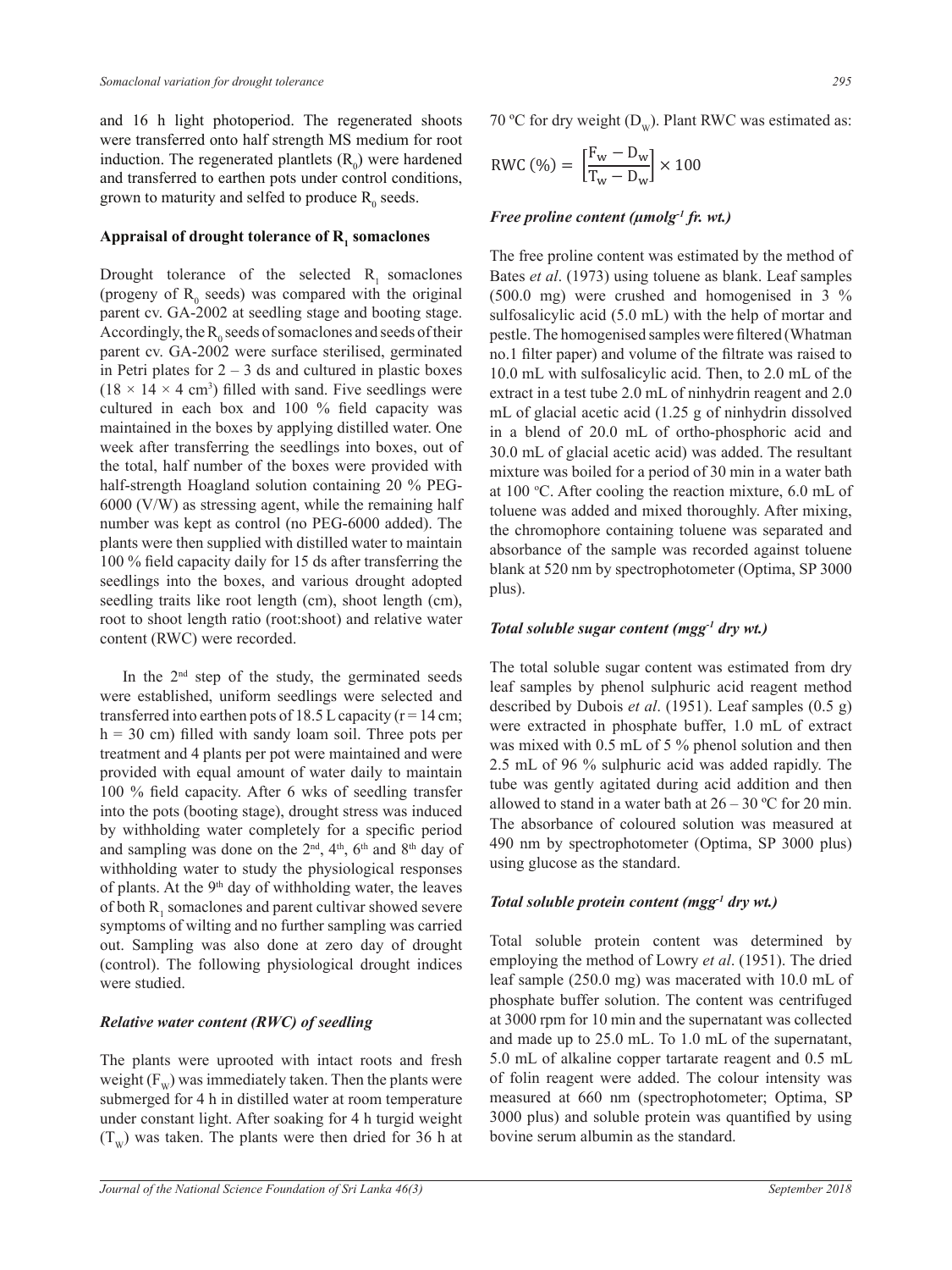#### *Potassium content (mgg-1 dry wt.)*

Dried and ground leaf samples (1.0 g) were collected in 100 mL flasks and 25.0 mL of 1.0 N HCl was added. The flasks were stored for 24 h and filtered using Whatman no.1 filter paper.  $K^+$  content of the filtrate was estimated by flame photometer using  $K^+$  standards  $(0, 20, 40, 60, 80)$ and 100 ppm; Yoshida *et al*., 1972).

#### *Chlorophyll content (mgg-1 fresh wt.)*

A fresh sample of leaves was ground with mortar and pestle in 80 % acetone and was kept at room temperature for  $3 - 4$  h in dark to avoid any photobleaching and for complete extraction of pigments. The mixture was centrifuged at 12000 rpm and absorbance of the supernatant was measured by spectrophotometer. For chlorophyll a and chlorophyll b absorbance (A) was recorded at 647 nm and 664 nm, respectively using PFP-7 flame photometer. Total chlorophyll was quantified by the method of Coombs *et al*. (1987).

Total chlorophyll =  $7.93$  A664 + 19.53 A647

#### *Percentage leaf membrane stability index (MSI)*

Percentage leaf membrane stability index was estimated by adopting the method used by Chandrasekar *et al.* (2000). Double distilled water (10.0 mL) was taken separately in two different sets of test tubes. Leaf samples (200.0 mg) cut into fine pieces were added to each set of test tubes. One set of test tubes was heated at 40 ºC for 30 min in a water bath and electrical conductivity of the sample was recorded  $(C_1)$ . The second set of test tubes was incubated for 15 min at 100 ºC in a water bath and their electrical conductivity (EC) was recorded as above  $(C_2)$ . MSI was calculated by using the following formula:

$$
MSI\% = \left[1 - \frac{C_1}{C_2}\right] \times 100
$$

#### **Layout of experiment and data analysis**

The first experiment was designed as completely randomised design (CRD) and the second experiment (pot trail) was laid out following randomised complete block design (RCBD) with factorial arrangement repeated thrice. The data were analysed using Statistix 8.1.1.0 software and treatment means were compared by least significant difference (LSD) test at  $\alpha = 0.05$ .

### **RESULTS AND DISCUSSION**

Water deficit is a severe environmental stress affecting plant productivity with an evident effect on plant growth and development. The morpho-physiological responses of  $R_1$  somaclones and explant donor parent cv.  $GA-2002$ were studied at seedling and booting stages in response to 20 % PEG-6000 and various durations of drought stress, respectively.

Osmotic stress at the seedling stage of both  $R_1$ somaclones and explant donor parent cv. GA-2002 showed pronounced effect on root length (RL), shoot length (SL) root to shoot length ratio (root:shoot) and RWC of seedlings, with significant decrease in the studied traits compared with the control. Under controlled conditions, non-significant differences were witnessed for the studied traits. The  $R_1$  somaclones showed significantly higher RL and SL and maintained higher RWC in response to 20 % PEG-6000 than the explant donor parent cv. GA-2002. However, the mean values of shoot length did not differ significantly at seedling stage in response to PEG induced osmotic stress (Table 1).

Drought stress of various durations at booting stage significantly influenced proline contents. A significant increase in proline contents was observed in leaf tissues of both  $R_1$  somaclones and explant donor parent cv. GA-2002 in response to increasing duration of osmotic stress (Figure 1). Significantly higher proline contents were witnessed in the leaf samples of  $R_1$  somaclones collected on the  $4<sup>th</sup>$ , 6<sup>th</sup> or  $8<sup>th</sup>$  day of water stress with corresponding proline contents of 4.02, 6.3 and 7.52  $\mu$ molg<sup>-1</sup> fr.wt., respectively. Nevertheless, non-significant differences were recorded for proline contents under control conditions and for stress duration of 2 days. Similarly, an increasing trend was observed for protein accumulation with escalated duration of water stress up to 6 days. However, the protein contents of the leaf samples of both  $R<sub>1</sub>$  somaclones and their explant donor parent cv. GA-2002 collected on the 8<sup>th</sup> day of stress were declined. The  $R_1$  somaclones tend to accumulate the highest protein content  $(4.36 \mu m \log^4$  dry wt.) in response to water stress of 6 days, which were significantly higher than the parents at the same level of water stress  $(3.58 \mu m$ olg<sup>-1</sup> dry wt.; Figure 2).

The sugar and  $K<sup>+</sup>$  contents tend to increase with increasing severity of water stress. Stress-induced increase in sugar contents by the  $R_1$  somaclones and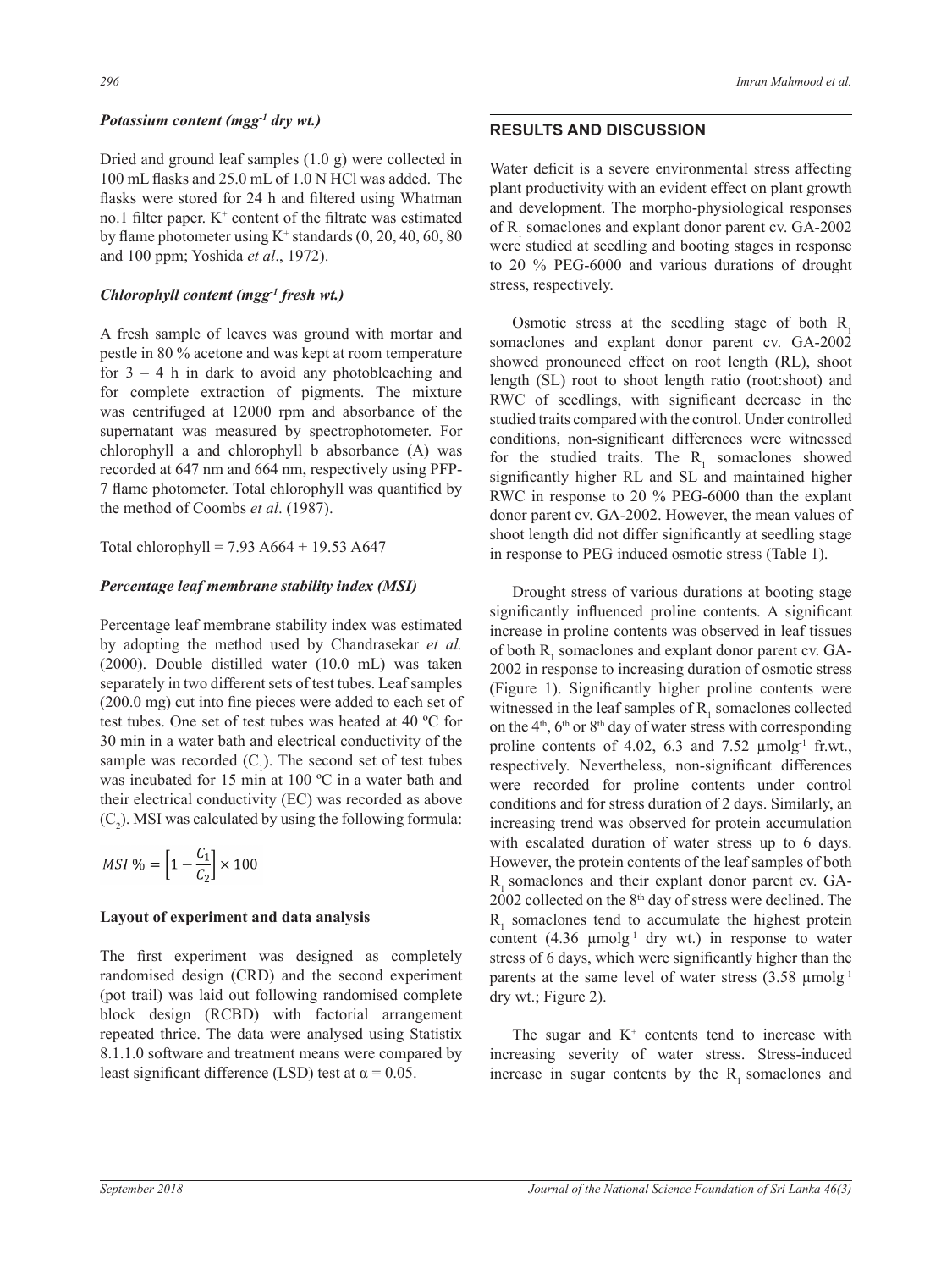parent cv. GA-2002 was more comparable on the  $4<sup>th</sup>$ ,  $6<sup>th</sup>$  and  $8<sup>th</sup>$  day of withholding water (Figure 3), showing significantly more sugar accumulation by the  $R_1$  somaclones than the explant donor parent. Similarly, the  $K^+$  contents of both  $R_1$  somaclones and their parent cv. GA-2002 were increased with increasing duration of water stress (Figure 4). The  $K^+$  contents of  $R_1$  somaclones  $(14.77 \text{ mgg}^{-1} \text{ dry wt.})$  and their parent  $(15.33 \text{ mgg}^{-1} \text{ dry wt.})$ wt.) were statistically at par under control conditions and varied significantly in response to  $2<sup>nd</sup>$ ,  $4<sup>th</sup>$ ,  $6<sup>th</sup>$  and  $8<sup>th</sup>$  day of water stress being higher in R<sub>1</sub> somaclones (Figure 4).

**Table 1:** Response of  $R_1$  somaclones and explant donor parent cv. GA-2002 to PEG-6000 induced osmotic stress at seedling stage

|                    | Control                | <b>PEG-6000</b> | Mean                   |  |
|--------------------|------------------------|-----------------|------------------------|--|
| Root length (cm)   |                        |                 |                        |  |
| Parent cv. GA-2002 | 14.32a<br>8.31c        |                 | 11.32b                 |  |
| $R_1$ somaclones   | 14.36a                 | 10.67b          | 12.52a                 |  |
| Mean               | 14.34a                 | 9.50b           |                        |  |
| Shoot length (cm)  |                        |                 |                        |  |
| Parent cv. GA-2002 | 16.77a                 | 12.94c          | 14.86a                 |  |
| R, somaclones      | 16.31a                 | 14.62b          | 15.47a                 |  |
| Mean               | 16.54a                 | 13.78b          |                        |  |
| Root: Shoot        |                        |                 |                        |  |
| Parent cv. GA-2002 | 0.854                  | 0.643           | 0.748b                 |  |
| $R1$ somaclones    | 0.882                  | 0.730           | 0.806a                 |  |
| Mean               | 0.868a                 | 0.686b          |                        |  |
| <b>RWC</b>         |                        |                 |                        |  |
| Parent cv. GA-2002 | 86.42a                 | 76.60c          | 81.51b                 |  |
| R, somaclones      | 85.99a                 | 82.29b          | 84.14a                 |  |
| Mean               | 86.21a                 | 79.44b          |                        |  |
| <b>LSD</b> Values  |                        |                 |                        |  |
|                    | Plant                  |                 |                        |  |
|                    | material (P)           | Stress $(S)$    | $P \times S$           |  |
| Root               | 0.5662                 | 0.5662          | 0.8007                 |  |
| Shoot              | $0.7223$ <sup>NS</sup> | 0.7223          | 1.0215                 |  |
| Root: Shoot        | 0.0535                 | 0.0535          | $0.0757$ <sup>NS</sup> |  |
| <b>RWC</b>         | 2.5102                 | 2.5102          | 3.5499                 |  |

<sup>NS</sup> Non-significant

Entries sharing similar letters do not differ significantly at 5 % probability level

The osmotic stress significantly affected leaf chlorophyll contents and a progressive decline in chlorophyll dynamics was observed with rising episode of water



their parent wheat cv. GA-2002 in response to various **Figure 1:** Proline contents ( $\mu$ molg<sup>-1</sup> fr. wt.) of  $R_1$  somaclones and durations of water stress at booting stage. Vertical bars represent standard errors. Bars sharing similar letters do not differ significantly ( $p \le 0.05$ )



**Figure 2:** Protein contents (mgg<sup>-1</sup> dry wt.) of  $R_1$  somaclones and their parent wheat cv. GA-2002 in response to various durations of water stress at booting stage. Vertical bars represent standard errors. Bars sharing similar letters do not differ significantly ( $p \le 0.05$ )

stress (Table 2). The maximum chlorophyll content (mean) was recorded in control plants (2.89 mgg-1 fr. wt.) whereas the minimum (1.30 mgg<sup>-1</sup> fr. wt.) was on the  $8<sup>th</sup>$ day of water stress. However, non-significant differences were recorded for mean chlorophyll contents of  $R_1$ somaclones and parent cv. GA-2002 subject to osmotic stress (Table 2). Similarly, a declining trend was also observed for MSI in response to escalated duration of water stress showing mean maximum MSI under control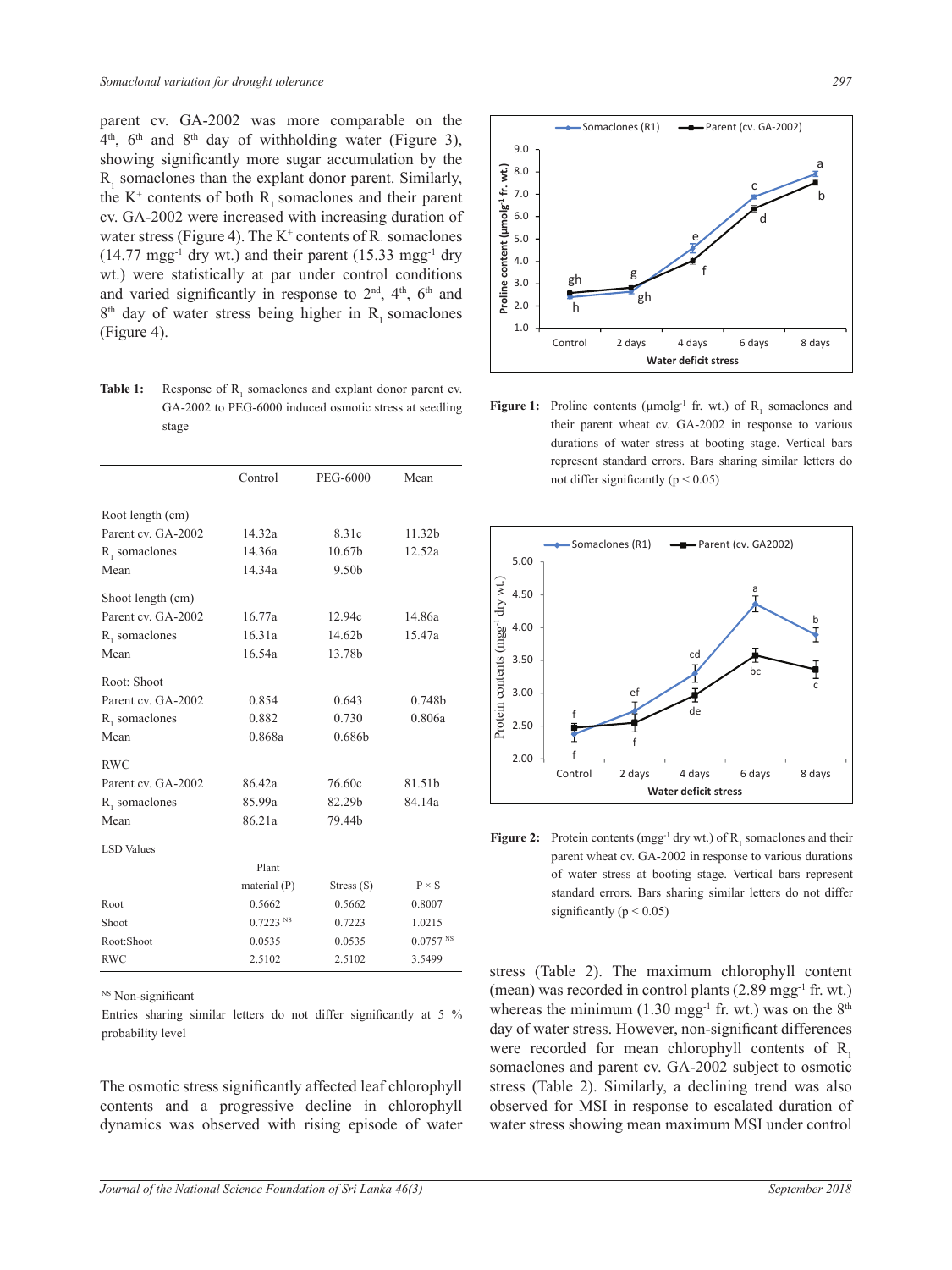conditions and the least on 8<sup>th</sup> day of water stress. The mean MSI (74.51 %) of  $R_1$  somaclones was significantly higher than that of parent cv. GA-2002 (71.07 %) in response to simulated water stress (Table 2).

**Table 2:** Comparative physio-chemical responses of *in vitro* selected  $R_1$  somaclones and their parent cv. GA-2002 in response to simulated water stress of various durations at booting stage

|                                                  | Water stress in days  |        |              |              |        |        |
|--------------------------------------------------|-----------------------|--------|--------------|--------------|--------|--------|
|                                                  | Control               | 2 days | 4 days       | 6 days       | 8 days | Mean   |
| Chlorophyll contents (mgg <sup>-1</sup> fr. wt.) |                       |        |              |              |        |        |
| Parent cv. GA-2002                               | 2.94                  | 2.83   | 2.41         | 1.85         | 1.25   | 2.26   |
| R, somaclones                                    | 2.84                  | 2.81   | 2.49         | 1.98         | 1.35   | 2.30   |
| Mean                                             | 2.89a                 | 2.82a  | 2.45b        | 1.92c        | 1.30d  |        |
| Leaf membrane stability index (MSI)              |                       |        |              |              |        |        |
| Parent cv. GA-2002                               | 85.11                 | 81.57  | 74.32        | 64.68        | 49.65  | 71.07b |
| R, somaclones                                    | 86.31                 | 83.56  | 77.91        | 70.56        | 54.19  | 74.51a |
| Mean                                             | 85.71a                | 82.57a | 76.11b       | 67.62c       | 51.92d |        |
| LSD values                                       |                       |        |              |              |        |        |
|                                                  | Plant material (P)    |        | Stress $(S)$ | $P \times S$ |        |        |
| Chlorophyll contents                             | $0.057$ <sup>NS</sup> |        | $0.090*$     | 0.128 N      |        |        |
| MSI                                              | $2.011*$              |        | $3.180*$     | 4.496 NS     |        |        |

<sup>NS</sup> Non-significant; \* significant

Entries sharing similar letters do not differ significantly at 5 % probability level



**Figure 3:** Sugar contents (mgg<sup>-1</sup> dry wt.) of  $R_1$  somaclones and their **Figure 4:** K<sup>+</sup> cont parent wheat cv. GA-2002 in response to various durations p of water stress at booting stage. Vertical bars represent standard errors. Bars sharing similar letters do not differ significantly ( $p < 0.05$ )



**Figure 4:**  $K^+$  contents (mgg<sup>-1</sup> dry wt.) of  $R_1$  somaclones and their rations parent wheat cv. GA-2002 in response to various durations of water stress at booting stage. Vertical bars represent standard errors. Bars sharing similar letters do not differ significantly ( $p < 0.05$ )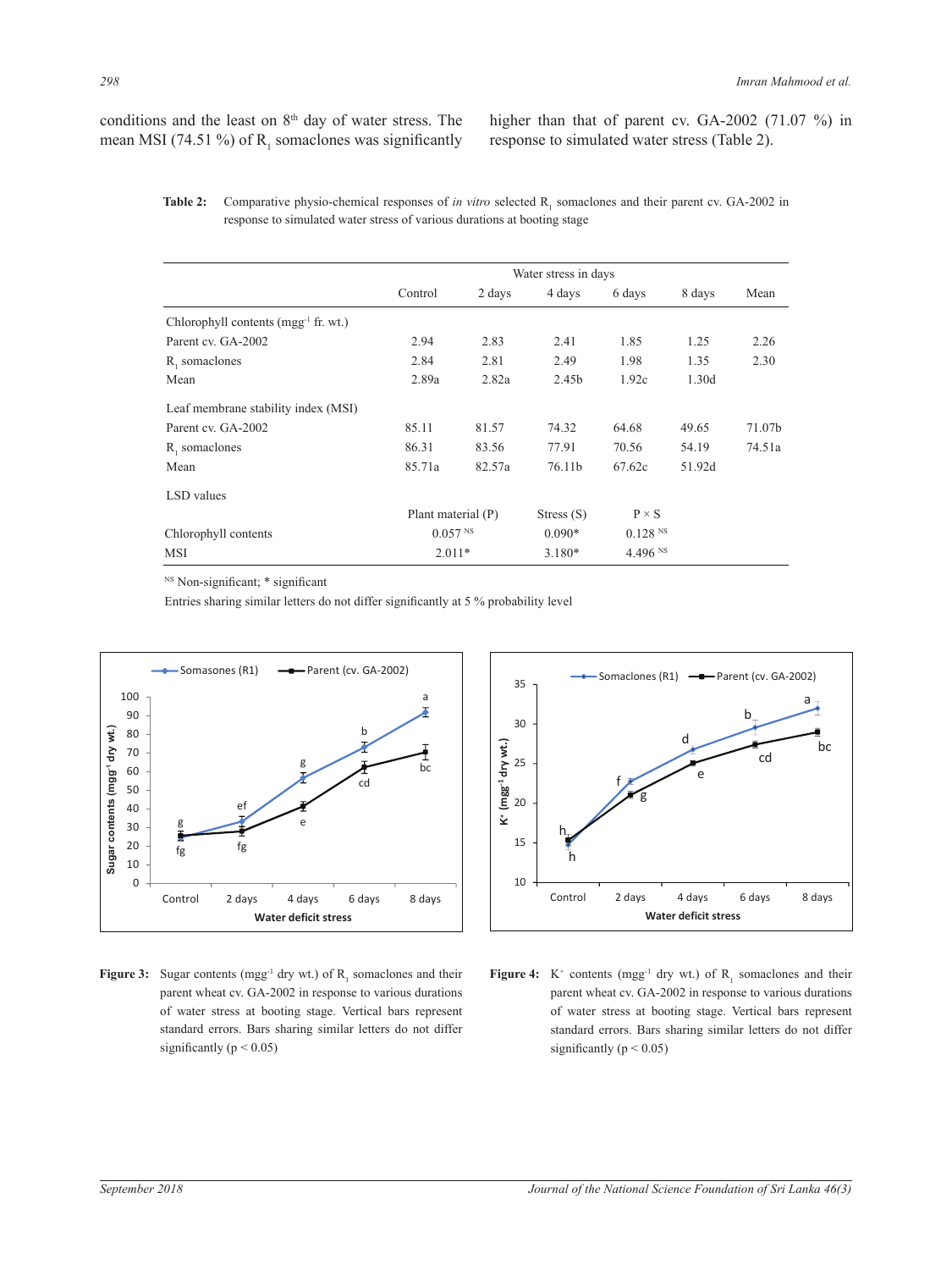Drought has significant effects on the physiology of cereal crops. The plants demonstrate various morphological, physiological, biochemical and molecular responses to tackle drought stress. At morphological level, shoot and root growth, its density, proliferation and size are most affected and are the key components of plant adaptation to drought (Farooq *et al*., 2009). Retarded shoot growth and increased root growth are the morphological adaptive traits in plants under water stress conditions (Dhanda *et al*., 2004). The root and shoot length of wheat plant decrease in response to moisture deficit stress, while root to shoot length ratio increase compared with that of well watered plants (Safarnejad, 2004). In wheat, up to 40 % increase in root to shoot length ratio has been reported in stressed plants compared to control. The increase in root to shoot dry matter/length ratio under water deficit conditions is not due to the increase in root mass but rather due to reduced shoot mass (Dhanda *et al*., 2004). The results of the present study suggested that root and shoot growth was suppressed more in explant donor parent cv. GA-2002 in response to simulated water stress showing that they are more susceptible to drought. The findings are in accordance with earlier reports suggesting that somaclones regenerated from PEG tolerant calli are more drought tolerant due to better root and shoot growth under osmotic stress conditions (Safarnejad, 2004; Verma *et al*., 2013).

Under water deficit conditions at the metabolite level, amino acids, most notably proline increase to provide osmoprotective functions, prevent dissociation of enzymes and safeguard the cell from reactive oxygen species (ROS) (Kumar *et al*., 2011; Mehmood-ul-Hassan *et al*., 2013). Accordingly, genotypes which accumulate more proline are less prone to adverse effects of drought stress (Chandrasekar *et al*., 2000; Qayyum *et al*., 2017). The selected somaclones are also reported to accumulate more proline than parents with improved stress tolerance (Safarnejad, 2004; Verma *et al*., 2013).

Proteins and lipids are the major constituents of membranes. Drought induced metabolic changes associated with protein turnover have shown that rubisco, rubisco binding protein (RBP), rubisco activase (RA), dehydrins (DHN), ATP dependent calpain protease (Clp) proteins and some heat shock proteins (HSP) are substantially increased in both drought tolerant and susceptible cultivars of wheat in response to drought stress, with higher increment in tolerant ones (Demirevska *et al*., 2008; Qayyum *et al*., 2017). Therefore, under drought conditions, the protein contents are increased substantially in the root and shoot tissues of wheat (Tayeb & Ahmed, 2010) affirming the results

of the present study (Figure 2). The tendency of the  $R_1$ somaclones to accumulate more protein content than the parent cv. GA-2002 (Figure 2) depicted their better drought tolerance.

Other than proline and protein, sugars also play a pivotal role in osmotic adjustment without inhibiting activity of the enzymes and ensure survival of plants under water deficit conditions. In addition, sugars help to stabilise the membrane system and keep proteins intact and functional under drought conditions (Sinay & Karuwal, 2014) and are thereby considered a reliable marker for assessing the level of drought tolerance in wheat (Cheng *et al*., 2015). The results showed an increasing trend for sugar accumulation and the response was more pronounced against moisture stress of  $4<sup>th</sup>$ ,  $6<sup>th</sup>$ and 8th days, with significantly higher sugar contents portrayed by  $R_1$  somaclones (Figure 3). A significant increment in the soluble sugar content of drought tolerant and sensitive genotypes has been reported in response to drought stress (Marcińska *et al*., 2013; Cheng *et al*., 2015; Qayyum *et al*., 2017). However, drought tolerant genotypes/plants tend to accumulate more soluble sugar contents than sensitive ones (Marcińska *et al*., 2013; Qayyum *et al*., 2017).

In addition, traits expected to improve adaptation of wheat to the Mediterranean environment also included accumulation of potassium in the leaves (Kusvuran, 2012). Potassium plays a pivotal role in economical yield, growth, protein biosynthesis, enzyme activation, photosynthesis, transpiration, stomatal regulation and osmotic adjustment (Farooq & Azam, 2001; Farooq *et al*., 2009). It is anticipated that about 60 % of osmotic adjustment in both mature and expanding leaves of wheat is accomplished by potassium salts (Kusvuran, 2012). Wheat genotypes differ in their ability to accumulate  $K^+$ and the genotypes which tend to accumulate relatively more K+ under water deficit conditions tend to endure drought stress in a better way (Farooq & Azam, 2001; Zhu *et al*., 2005). Undifferentiated cell/callus lines of drought tolerant genotypes of wheat are also reported to accumulate more intracellular  $K^+$  than sensitive ones (Trivedi *et al*., 1991). Significantly higher accumulation of  $K^+$  by the R<sub>1</sub> somaclones than the parent cv. GA-2002 with mounting duration of water stress (Figure 4) showed that they are more drought tolerant, and it is supported by the findings of Begum and Islam (2015).

The chlorophyll content provides insight regarding photosynthesis particularly under water deficit conditions. Over production of ROS is triggered by excessive energy absorption by the photosynthetic apparatus and is avoided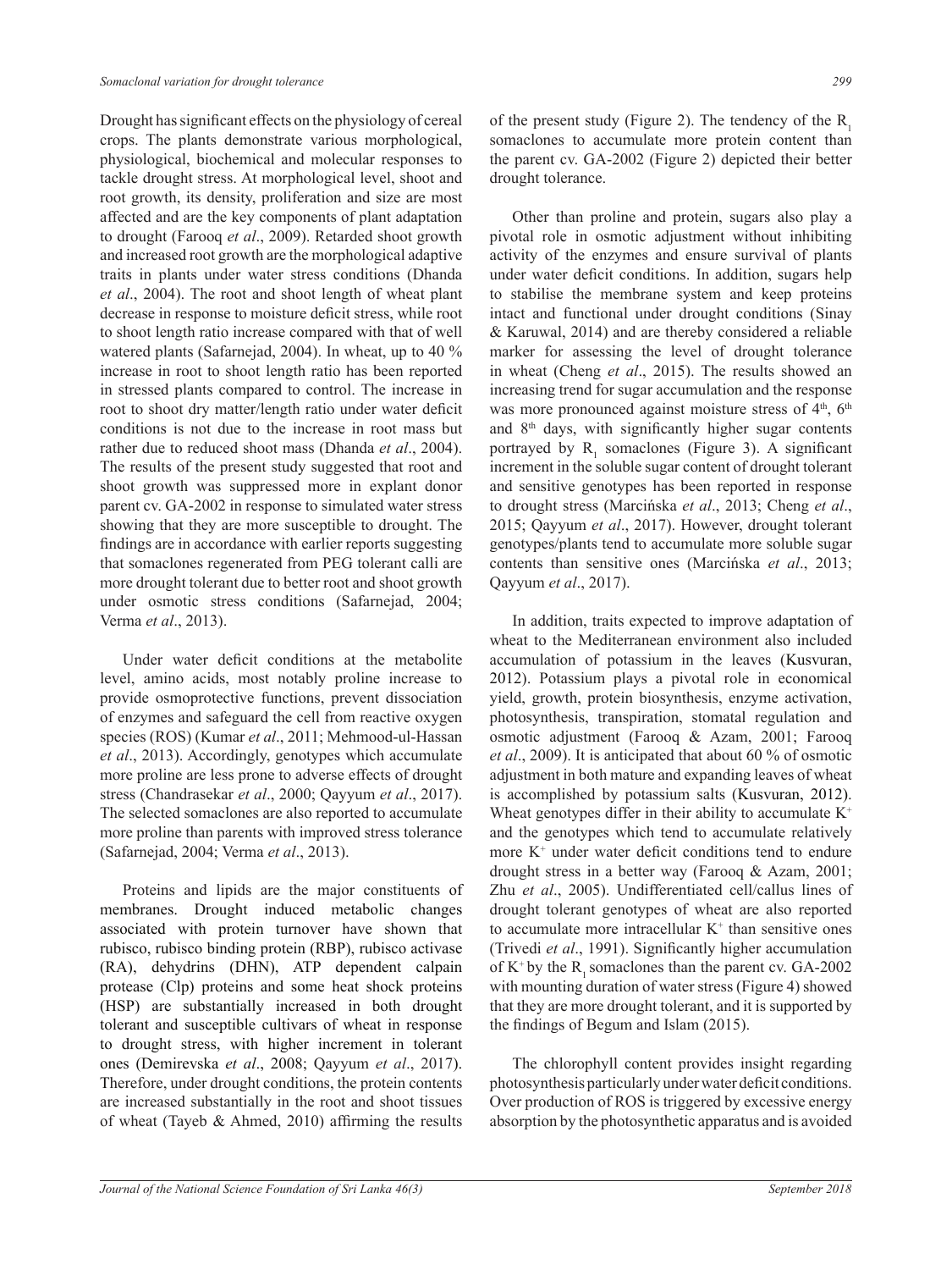by the plants through degradation of light absorbing pigments accompanied by increased reflectance of the incident radiation by changing the green colour of the leaf into yellow (Kumar *et al*., 2011) and is considered an important drought adaptive trait. Hence, water stress results in pigment degradation and leads to irreversible damage to the photosynthetic machinery/chlorophyll (Bogale *et al*., 2011). Therefore, chlorophyll contents tend to decline with increasing severity of drought stress (Chandrasekar *et al*., 2000; Kumar *et al*., 2011). The chlorophyll contents of  $R_1$  somaclones and parent cv. GA-2002 declined with increasing duration of water stress (Table 2) and is in conformity with previous reports (Chandrasekar *et al*., 2000; Kumar *et al*., 2011; Razzaq *et al*., 2013a; 2013b). Under drought conditions, the drought sensitive plants lose chlorophyll and senescenced earlier than drought tolerant ones (Saeedipour & Moradi, 2011). Accordingly, the genotypes which maintain higher chlorophyll contents under limited supply of moisture are considered more drought tolerant (Chandrasekar *et al*., 2000; Saeedipour & Moradi, 2011). The regenerated somaclones  $(R_1)$  did not show improved chlorophyll stability than their explant donor parent under water stress conditions (Table 2), since the somaclones are not always superior to explant donor parents for most of the agronomic and quality parameters (Hanson *et al*., 1994). Contrary to the above, some reports have shown variations in chlorophyll contents of regenerated clones of wheat (Yasmin *et al*., 2009). For example, Hsissou and Bouharmont (1994) regenerated drought tolerant plants of durum wheat with improved chlorophyll fluorescence, mainly because of differences of protocol and plant material used. It is revealed that  $R_1$  somaclones may cope with water stress by different adaptive strategies other than chlorophyll stability index; given that, drought tolerance is a complex trait and all drought adopted traits are not always expressed simultaneously in every drought tolerant genotype (Chandrasekar *et al*., 2000).

Soil moisture deficit also results in dehydration of the cells accompanied by electrolyte leakage due to strain exerted by increased intercellular concentration of solutes on membranes and macromolecules. The membrane stability index (MSI) is a measure of the intactness of the membranes' structure against electrolyte leakage under drought stress conditions, and the index of membrane injury is proportional to the post desiccation electrolyte leakage from the membrane systems (Ali *et al*., 2009). Proteins and lipids are the major constituents of membranes. Reactive oxygen species (ROS), predominantly hydrogen peroxide  $(H_2O_2)$  and superoxide radicals are increased under soil moisture deficit conditions and cause oxidative damage

to proteins, nucleic acids and lipids (Al-Ghamdi, 2009), thereby interrupt association between the lipid and protein bilayer. Therefore, membrane systems are the major loci prone to desiccation injury, and the transport ability of the membranes is impaired. Many reports suggested that the MSI declines with increasing moisture deficit stress (Chandrasekar *et al*., 2000; Razzaq *et al*., 2013a; 2013b). However, drought tolerant genotypes are shown to maintain a higher MSI than drought susceptible ones (Chandrasekar *et al.*, 2000). The ability of the R<sub>1</sub>, somaclones to maintain higher MSI than the parent cv. GA-2002 (Table 2) showed that they are more drought tolerant. Hsissou and Bouharmont (1994) have also regenerated drought tolerant somaclones of wheat from osmotic stress tolerant callus lines with less electrolyte leakage (high membrane stability) than parental lines.

Based on the morpho-physiological responses of  $R<sub>1</sub>$  somaclones and explant donor parent cv. GA-2002 under drought conditions, it is evident that  $R_1$  somaclones regenerated from PEG-6000 tolerant callus lines have improved drought tolerance than the parent line. It is likely that the surviving tolerant calli may acclimate to osmotic stress when exposed to two consecutive passages and the cellular components of stress tolerance were inherited to  $R_1$  somaclones thereafter (Lutts *et al.*, 2001). The improved drought tolerance of  $R_1$  somaclones is also in accordance with the findings of many other researchers. For example, drought tolerant somaclones  $(R_1$  and  $R_2$ ) of sugarcane were developed by Taghian (2002) using PEG-6000 or NaCl as stressing agents. Mahmood *et al.* (2012a; 2014) and Verma *et al*. (2013) screened PEG-6000 osmotic stress tolerant calli of wheat and rice, respectively, and regenerated drought tolerant plants thereafter from selected callus lines. Similarly, drought tolerant somaclones of maize were regenerated from PEG-6000 tolerant calli by El-Aref (2002) and Matheka *et al.* (2008).

## **CONCLUSION**

The ability of the *in vitro* selected  $R_1$  somaclones to exhibit more root length, shoot length, root to shoot length ratio and RWC under simulated drought stress at seedling stage, and to accumulate relatively higher osmolites, K+ contents and to maintain relatively higher MSI in response to drought stress at booting stage than the explant donor parent cv. GA-2002 indicated their improved drought tolerance. The study signifies that immature embryo culture in the presence of a suitable concentration of osmoticum can be employed to exploit somaclonal variation for improving drought tolerance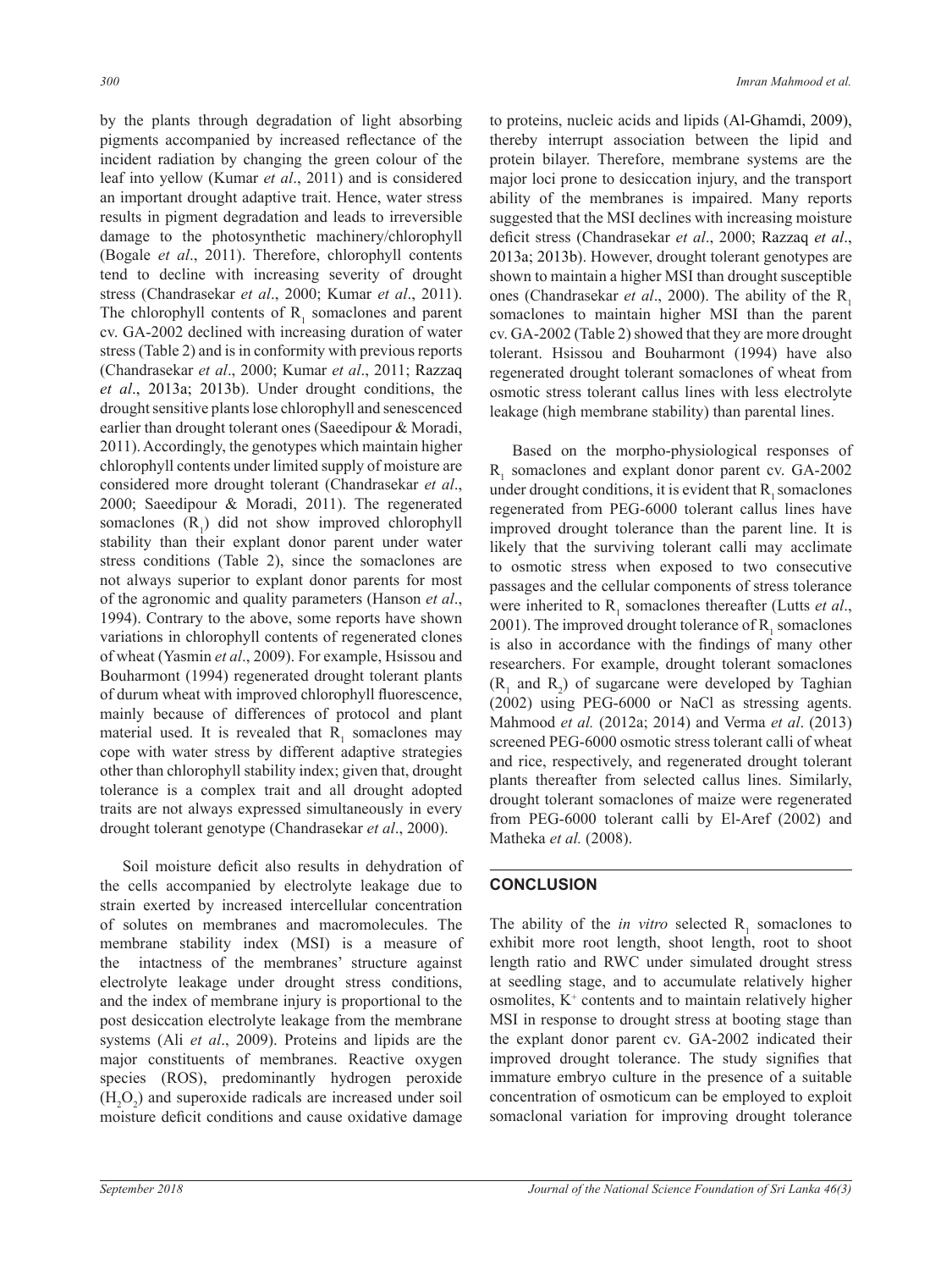of wheat. It is suggested that to confirm whether the acquired drought tolerance of  $R_1$  somaclones is of genetic or epigenetic nature, the stability of drought tolerance based on morpho-physiological drought adapted traits and yield parameters should be tested in  $R_2$  and  $R_3$ generations.

#### **REFERENCES**

- Al-Ghamdi A.A. (2009)*.* Evaluation of oxidative stress tolerance in two wheat (*Triticum aestivum*) cultivars in response to drought. *International Journal of Agriculture and Biology* **11**: 7 – 12.
- Ali M.A., Abbas A., Niaz S., Zulkiffal M. & Ali S. (2009). Morpho-physiological criteria for drought tolerance in sorghum (*Sorghum bicolor*) at seedling and post-anthesis stages*. International Journal of Agriculture and Biology* **11**: 674 – 680.
- Bates L.S., Waldorn R.P. & Teare I.D. (1973). Rapid determination of free proline for water stress studies. *Plant and Soil* **39**: 205 – 208.
	- DOI: https://doi.org/10.1007/BF00018060
- Begum M.K. & Islam M.O. (2015). Selection of salt tolerant somaclones for development of salt stress tolerant varieties. *Plant* **3**(4): 37 – 46.

DOI: https://doi.org/10.11648/j.plant.20150304.12

- Bogale A., Tesfaye K. & Geleto T. (2011). Morphological and physiological attributes associated to drought tolerance of Ethiopian durum wheat genotypes under water deficit condition. *Journal of Biodiversity and Environmental Sciences* **1**(2): 22 – 36.
- Chandrasekar V., Sairam R.K. & Srivastava G.C. (2000). Physiological and biochemical responses of hexaploid and tetraploid wheat to drought stress*. Journal of Agronomy and Crop Science* **185**(4): 219 – 227. DOI: https://doi.org/10.1046/j.1439-037x.2000.00430.x
- Cheng Z., Dong K., Ge P., Bian Y., Dong L., Deng X., Li X. & Yan Y. (2015). Identification of leaf proteins differentially accumulated between wheat cultivars distinct in their levels of drought tolerance. *PLoS ONE* **10**(5): e0125302. DOI: https://doi.org/10.1371/journal.pone.0125302
- Coombs J., Hall D.O., Long S.P. & Scurlock S.M.O. (1987). Chlorophyll determination. *Techniques in Bioproductivity and Photosynthesis*, pp. 22. Pergamon Press, Oxford, UK.
- Demirevska K., Simova-Stoilova L., Vassileva V., Vaseva I., Grigorova B. & Feller U. (2008). Drought-induced leaf protein alterations in sensitive and tolerant wheat varieties. *General and Applied Plant Physiology* (Special Issue)  $34(1-2)$ : 79 – 102.

Dhanda S.S., Sethi G.S. & Behl R.K. (2004). Indices of drought tolerance in wheat genotypes at early stages of plant growth. *Journal of Agronomy and Crop Science* **190**: 6 – 12. DOI: https://doi.org/10.1111/j.1439-037X.2004.00592.x

Dubois M., Gilles K., Hamilton J.K., Rebers P.A. & Smith F. (1951). A colorimetric method for the determination of sugars. *Nature* **168**: 167 – 168. DOI: https://doi.org/10.1038/168167a0

- El-Aref H.M. (2002). Employment of maize immature embryo culture for improving drought tolerance. *Proceedings of the 3rd Scientific Conference of Agriculture Sciences*, Faculty of Agriculture, Assiut University, Assiut, Egypt, 20 – 22 October, pp. 463 – 477.
- Farooq S. & Azam F. (2001). Co-existence of salt and drought tolerance in *Triticeae. Hereditas* **135**: 205 – 210. DOI: https://doi.org/10.1111/j.1601-5223.2001.00205.x
- Farooq M., Wahid A., Kobayashi N., Fujita D. & Basra S.M.A. (2009). Plant drought stress: effects, mechanisms and management. *Agronomy for Sustainable Development* **29**(1): 185 – 212.

DOI: https://doi.org/10.1051/agro:2008021

Hanson K., Hucl P. & Baker R.J. (1994). Comparative field performance of tissue culture derived lines and breeder lines of HY320 spring wheat*. Plant Breeding* **112**(3): 183 – 191.

DOI: https://doi.org/10.1111/j.1439-0523.1994.tb00669.x

- Hsissou D. & Bouharmont J. (1994). *In vitro* selection and characterization of drought tolerant plants of durum wheat *(Triticum durum* Desf.). *Agronomie* **14**(2): 65 – 70. DOI: https://doi.org/10.1051/agro:19940201
- Kumar R.R., Karajo l.K. & Naik G.R. (2011). Effect of polyethylene glycol induced water stress on physiological and biochemical responses in pigeonpea (*Cajanuscajan L.*  Millsp.). *Recent Research in Science and Technology* **3**(1): 148 – 152.
- Kusvuran S. (2012). Influence of drought stress on growth, ion accumulation and antioxidative enzymes in okra genotypes. *International Journal of Agriculture and Biology* **14**(3):  $401 - 406$ .
- Lowry O.H., Rosebrough N.J., Farr A.L. & Randall R.J. (1951). Protein measurement with the Folin phenol reagent. *The Journal of Biological Chemistry* **193**: 265 – 275.
- Lutts S., Kinet J.M. & Bouharmont J. (2001). Somaclonal variation in rice after two successive cycles of mature embryo derived callus culture in the presence of NaCl. *Biologia Plantarum* **44**(4): 489 – 495. DOI: https://doi.org/10.1023/A:1013761814407
- Mahmood I., Razzaq A., Ashraf M., Hafiz I.A., Kaleem S., Qayyum A. & Ahmad M. (2012a). *In vitro* selection of tissue culture induced somaclonal variants of wheat for drought tolerance. *Journal of Agricultural Research* **50**(2):  $177 - 188.$
- Mahmood I., Razzaq A., Hafiz I.A., Kaleem S., Khan A.A., Qayyum A. & Ahmad M. (2012b). Interaction of callus selection media and stress duration for *in vitro* selection of drought tolerant callus of wheat. *African Journal of Biotechnology* **11**(17): 4000 – 4006.
- Mahmood I., Razzaq A., Khan Z.U.D., Hafiz I.A. & Kaleem S. (2012c). Evaluation of tissue culture responses of promising wheat (*Triticum aestivum* L.) cultivars and development of efficient regeneration system. *Pakistan Journal of Botany* **44**(SI): 277 – 284.
- Mahmood I., Razzaq A., Rasheed M., Qayyum A. & Ahmad M. (2014). Employment of immature embryo culture for *in vitro* selection of drought tolerant somaclones of wheat. *Bulgarian Journal of Agricultural Science* **20**(1): 155 – 161.